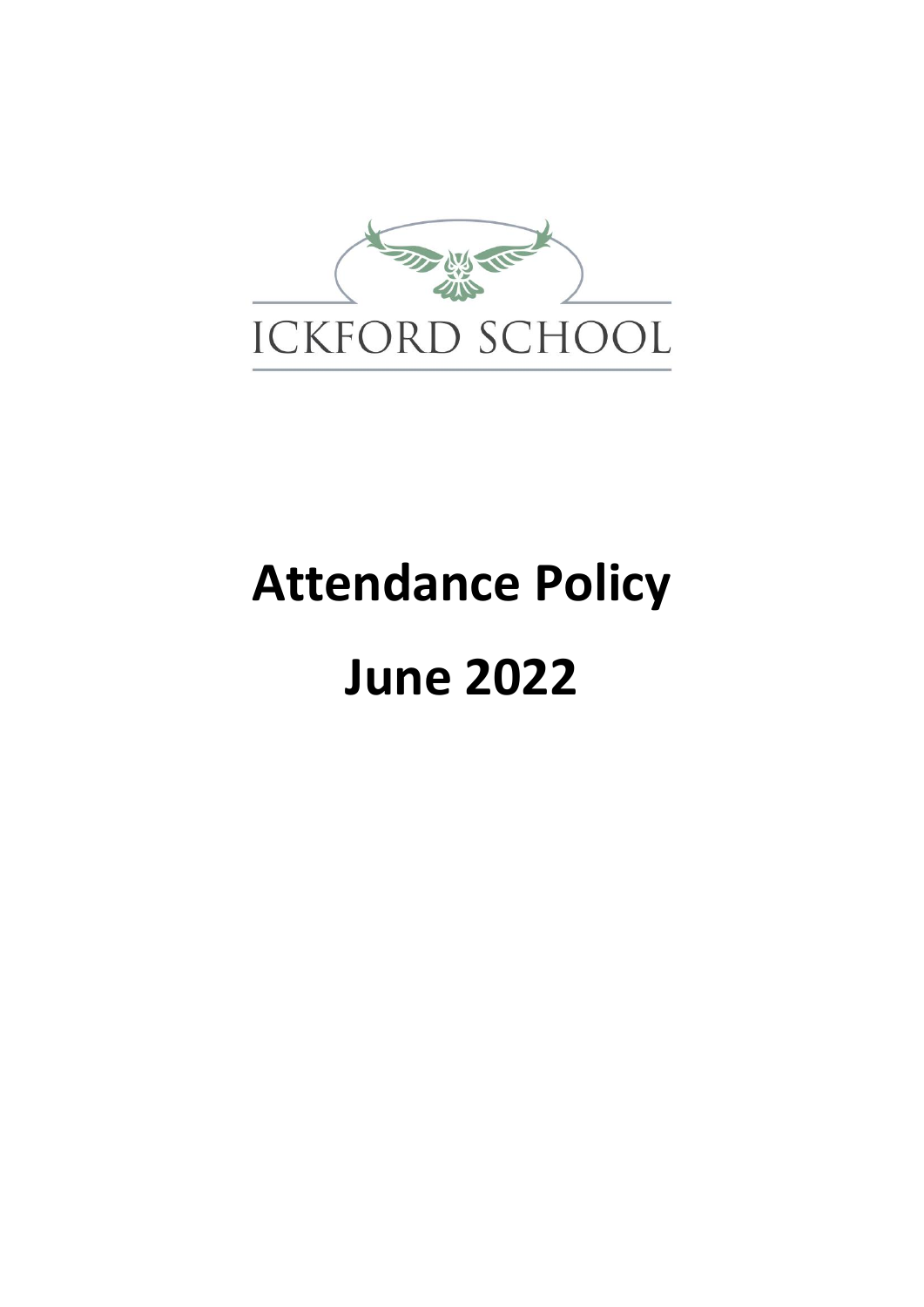# **Rationale**

Ickford School places significant emphasis on attendance and punctuality and expects all parents to embrace this ethos. Regular and punctual attendance is of paramount importance in ensuring that all pupils have full access to the curriculum and achieve their full potential as learners. Valuable learning time is lost when pupils are absent or late and it causes disruption to the curriculum for other children.

Ickford School expects all parents and guardians to work in close partnership with it in order to achieve high levels of attendance and good punctuality. Parents and guardians must be made aware that failure to secure the regular attendance of a registered pupil is a criminal offence.

The school will challenge absence and poor punctuality and will send a letter when any pupil's attendance drops below 97%.

This policy was updated in line with the guidance from the Department for Education, May 2022.

#### **THE AIMS OF THE POLICY**

The aims of this policy are:

- to define the responsibility of pupils
- to define the role of parents and guardians
- to define the role of the local authority
- to define the role of class teachers/form tutors in relation to attendance and lateness
- to define the duties of the designated member of staff with overall responsibility for attendance and punctuality (attendance officer/Headteacher)
- to provide guidelines for dealing with truancy
- to provide guidelines regarding holidays during term time.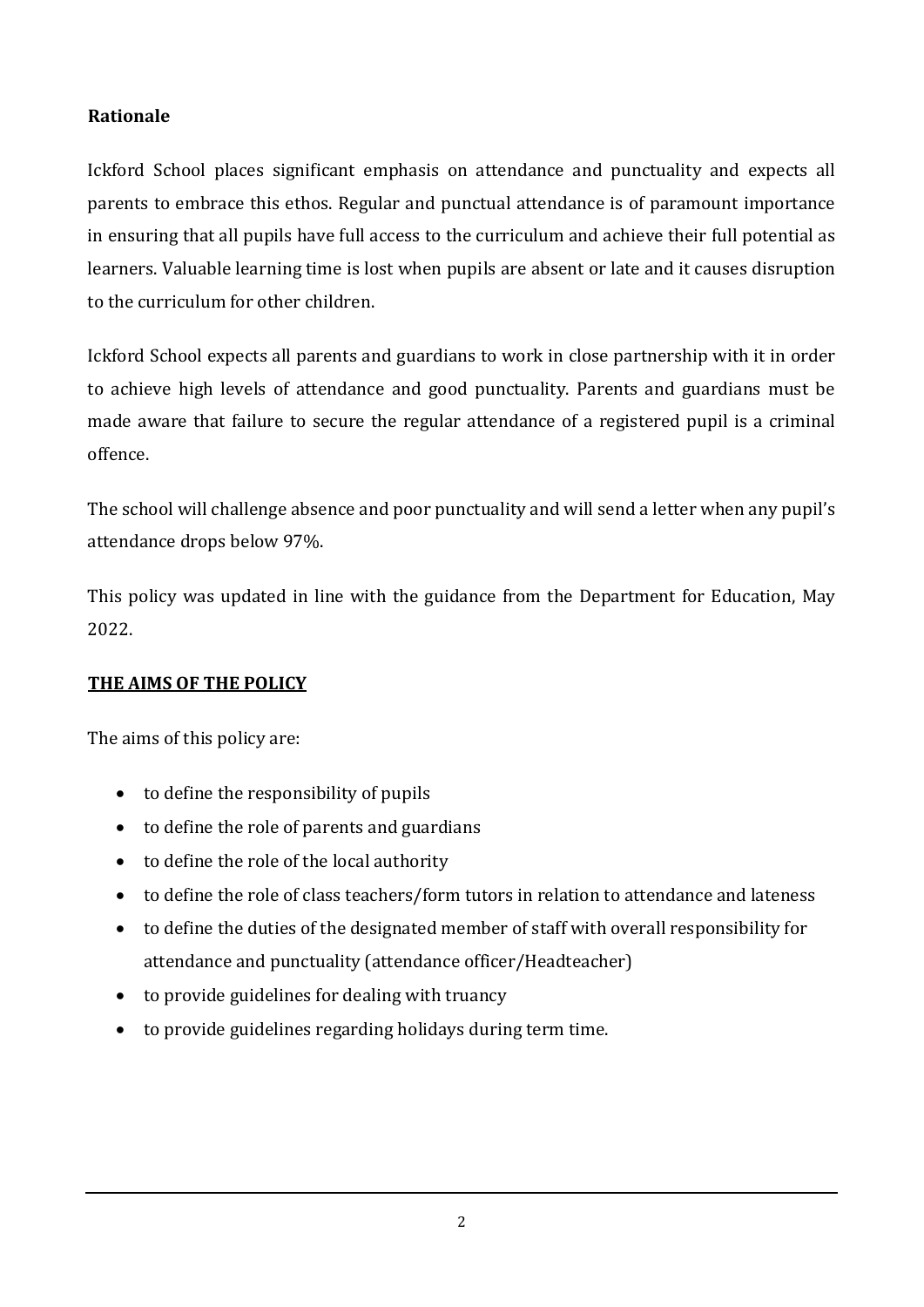#### **PROCEDURE**

#### **Pupils' Responsibility**

Pupils have the following responsibilities in relation to attendance.

• To arrive at school on time and to be in their classroom by 9:00am for morning registration and lined up outside their classroom by1:15pm for afternoon registration. Children who are not with their class at these times but arrive afterwards will be deemed late.

#### **Role of Parents/Guardians**

Parents/guardians have the following role in relation to pupils.

- To ensure that children arrive in school **before** 9:00am, the start of the school day.
- To ensure that the school has a current telephone number and address where they may be contacted throughout the school day in the event of an emergency.
- To sign their child in at reception if they arrive at school after registration or at any other time during the day.
- To sign their child out at reception if authorised to leave the school premises at any time during the school day.
- To notify the school by phone on the first day of absence as early as possible and no later than 9.00am.
- To continue to notify the school by phone on each day of absence before 9.00am
- Parents must not take their children out of school during term time without prior authorisation from the Headteacher.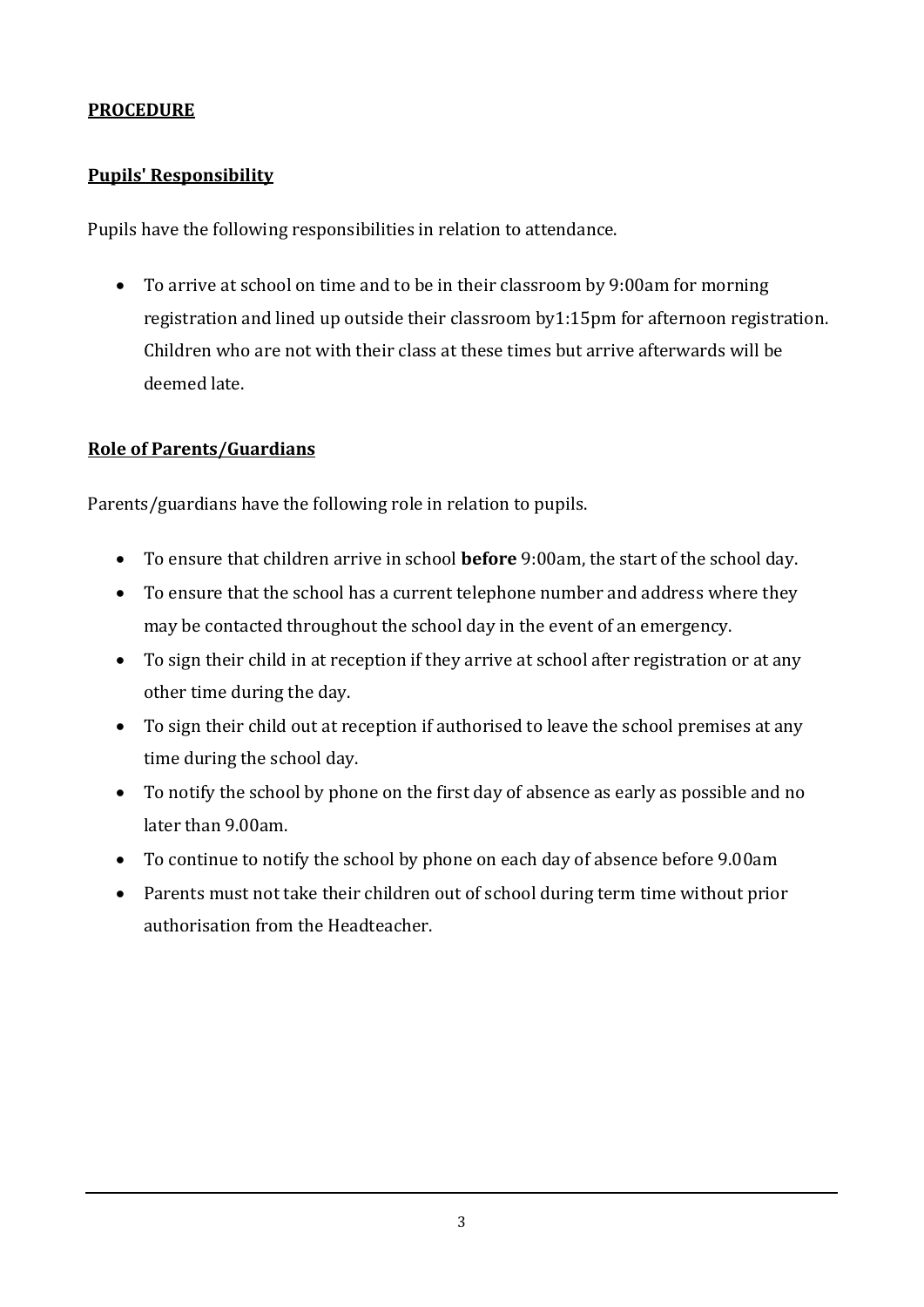# **Role of the Local Authority**

The County Attendance Team (CAT) acts on behalf of the local authority and is responsible for the enforcement of attendance for all registered pupils. The CAT has an obligation to do this through legal action if necessary. The school is responsible by law for reporting poor attendance to the local authority and makes use of the CAT when necessary.

The CAT has the following responsibilities:

- To contact parents or guardians of pupils who have high levels of absence or lateness.
- Act on requests made by the school concerning lack of parental contact on first day of absence.
- Provide support, if necessary, from the Ethnic Minorities Pupils Service, for parents or guardians who have English as a second language.
- To issue penalty notices to parents and carers who fail to ensure proper attendance

#### **Role of Class Teachers**

Class teachers have the following responsibilities.

- To register pupils promptly and accurately for both morning and afternoon sessions.
- To record as late those pupils who arrive after the official start time but before the register is closed and returned to the school office.
- To record as absent those pupils who are not present when the registers are closed and returned to the school office.
- To ensure that pupils who have been recorded as absent for one or more sessions provide a written or verbal explanation from a parent, guardian or other responsible adult.
- Where a parent or guardian fails to provide a valid reason for an absence or pupils are persistently late the matter must be reported to the Headteacher.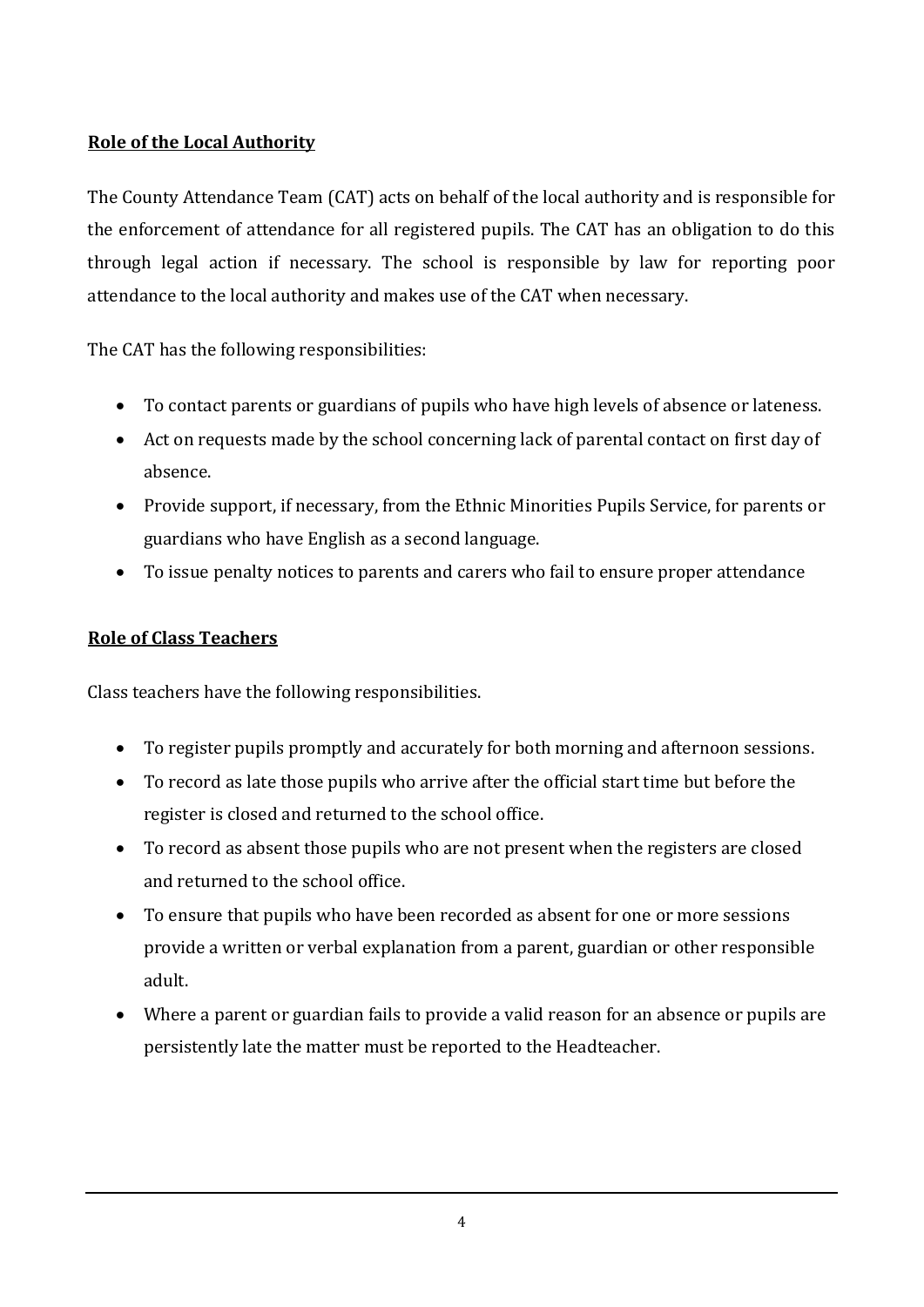# **Duties of the School Office Staff**

The School Office Staff have the following duties.

- To check all class registers in the morning to note first day absences and telephone all parents who have not contacted the school by 9.30am.
- To keep records of all telephone calls and keep letters concerning absence.
- To keep all attendance records and parent notes for a minimum of three years.
- Where a pupil attends irregularly and there is a possibility of legal action attendance records and related communications may be required as evidence in a court action.
- To monitor regularly absence and lateness to look for patterns and to identify pupils with low rates of attendance and poor punctuality.
- To send regular reminders to parents to ensure they provide any changes in emergency contact numbers.
- To send a letter to bring persistent lateness to the attention of parents and guardians.
- To inform the Headteacher of any persistent lateness or non-attendance.
- To send a letter when absence drops below 97%.

#### **The Headteacher has the following duties:**

- To liaise with the CAT and submit written reports on the following issues:
- i. where a parent or guardian fails to make first day contact on three separate occasions in any one school year
- ii. all unauthorised absences where a parent or guardian fails to provide a valid reason for the non-attendance of their child
- iii. where the attendance of a pupil regularly falls below expectation or is persistently late.
	- To ensure that attendance data is included on every pupil's annual progress report.
	- To ensure the school completes and submits the statutory Department for Education (DfE) annual attendance return.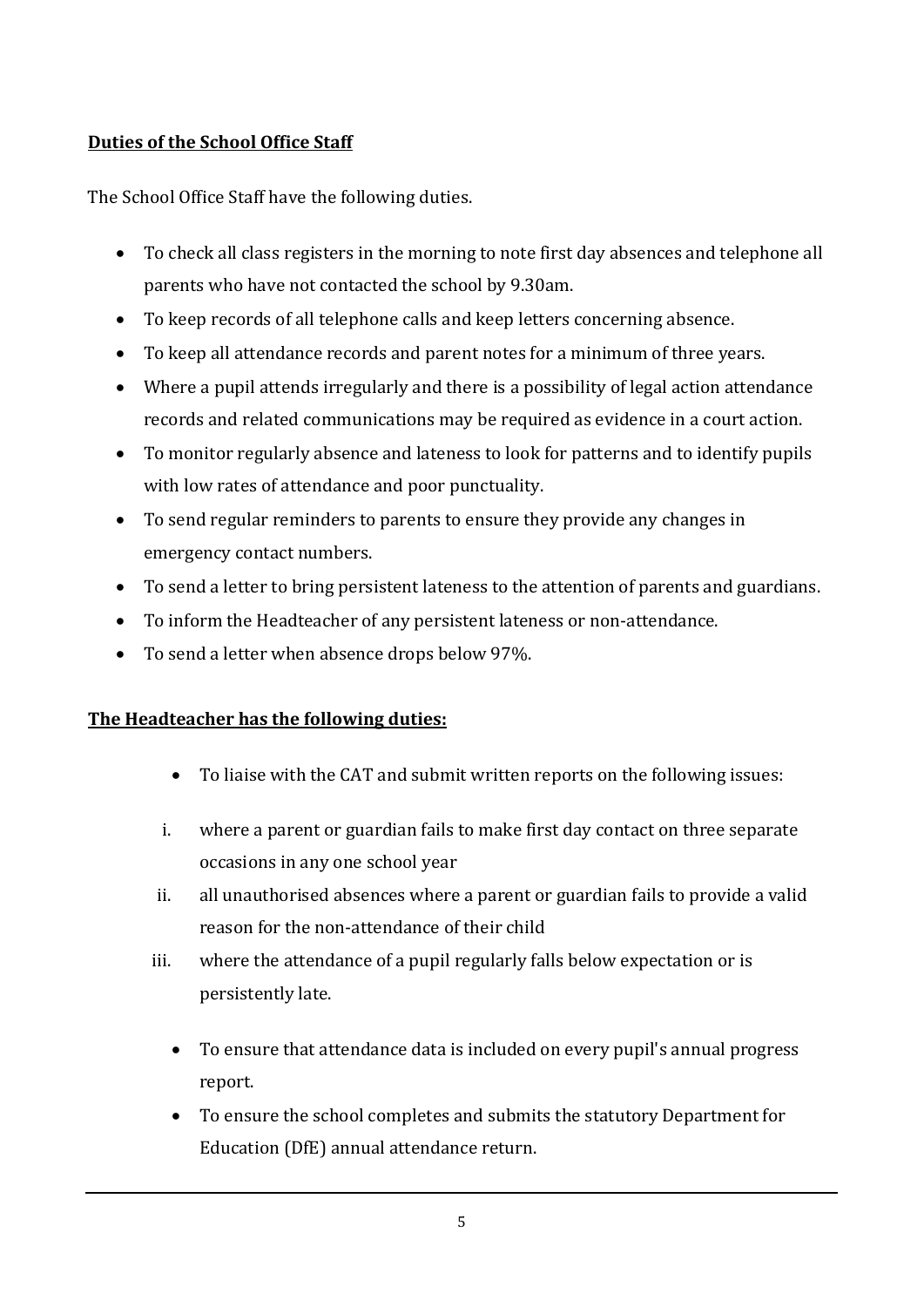- To actively discourage parents from taking their children out of school for odd days and holidays.
- To advise the office staff when attendance or lateness letters are needed to be sent.

# **Dealing with Truancy**

The school takes a serious view of truancy from lessons. Not only does truancy cause disruption to a pupil's learning but it may also put the pupil at risk.

The school will deal with truancy in the following way.

- Should a pupil truant from a lesson or series of lessons the class teacher must inform the Headteacher at the earliest possible opportunity.
- Parents or guardians will be informed immediately and if the pupil cannot be located within the hour the police will be informed.
- Where appropriate the school will make a referral to the Education Welfare Officer (EWO) for further action.

# **Absence in Term-Time**

The school rules for absence during term time are as follows.

- The school is obliged to work within the law with regard to term-time holidays.
- In accordance with the DfE guidance the school will actively discourage parents or guardians from planning term-time holidays.
- When a family takes unauthorised absence, the school will refer to the County Attendance Team for a Penalty Notice to be issued.

Amendments to the **[Education \(Pupil Registration\) \(England\) Regulations 2006](http://webarchive.nationalarchives.gov.uk/20131216163513/http:/www.legislation.gov.uk/uksi/2006/1751/contents/made)**, which came into force on 1st September 2013, make clear that headteachers may not grant any leave of absence during term time unless there are exceptional circumstances (see below).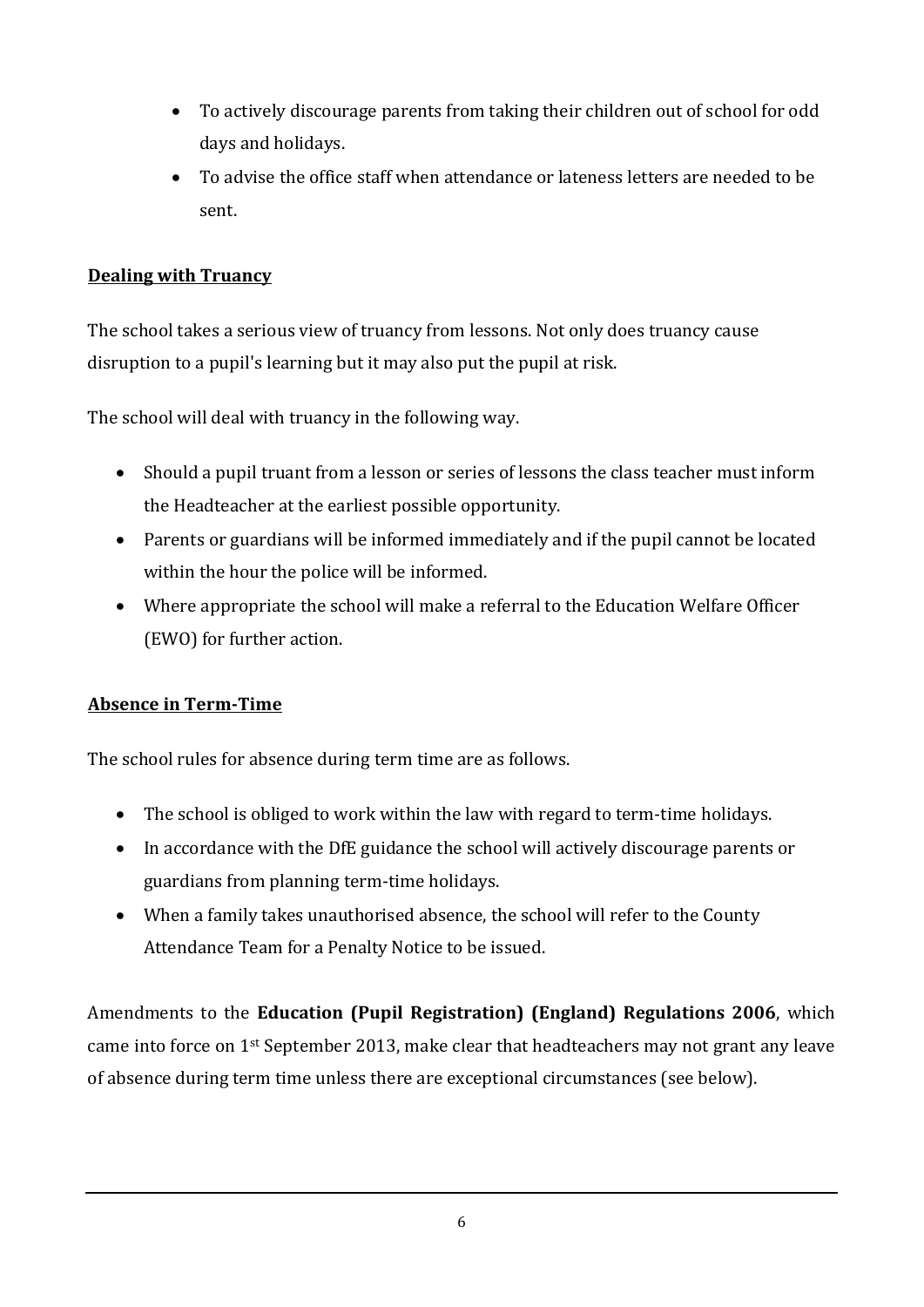• Parents cannot authorise their child's absence from school. The application must be submitted in writing **at least two weeks** in advance of the planned absence.

#### **Exceptional Circumstances**

The Headteacher will look at applications for leave of absence (exceptional circumstances) during term time on an individual basis.

#### **Circumstances that may be considered** *exceptional* **include:**

Family sickness or bereavement.

Members of the services or armed forces with specific leave dates.

Where absence from school may be beneficial to a child experiencing significant family trauma.

#### **Exceptional circumstances** *do not* **include:**

Financial benefit Family commitments Weddings Birthdays and anniversaries Changes caused by travel companies Availability of preferred accommodation Work schedules Cancellation of previous holidays Fatigue unless a medical condition accompanied by a Doctor's certificate Sports events Family days out Protest marches